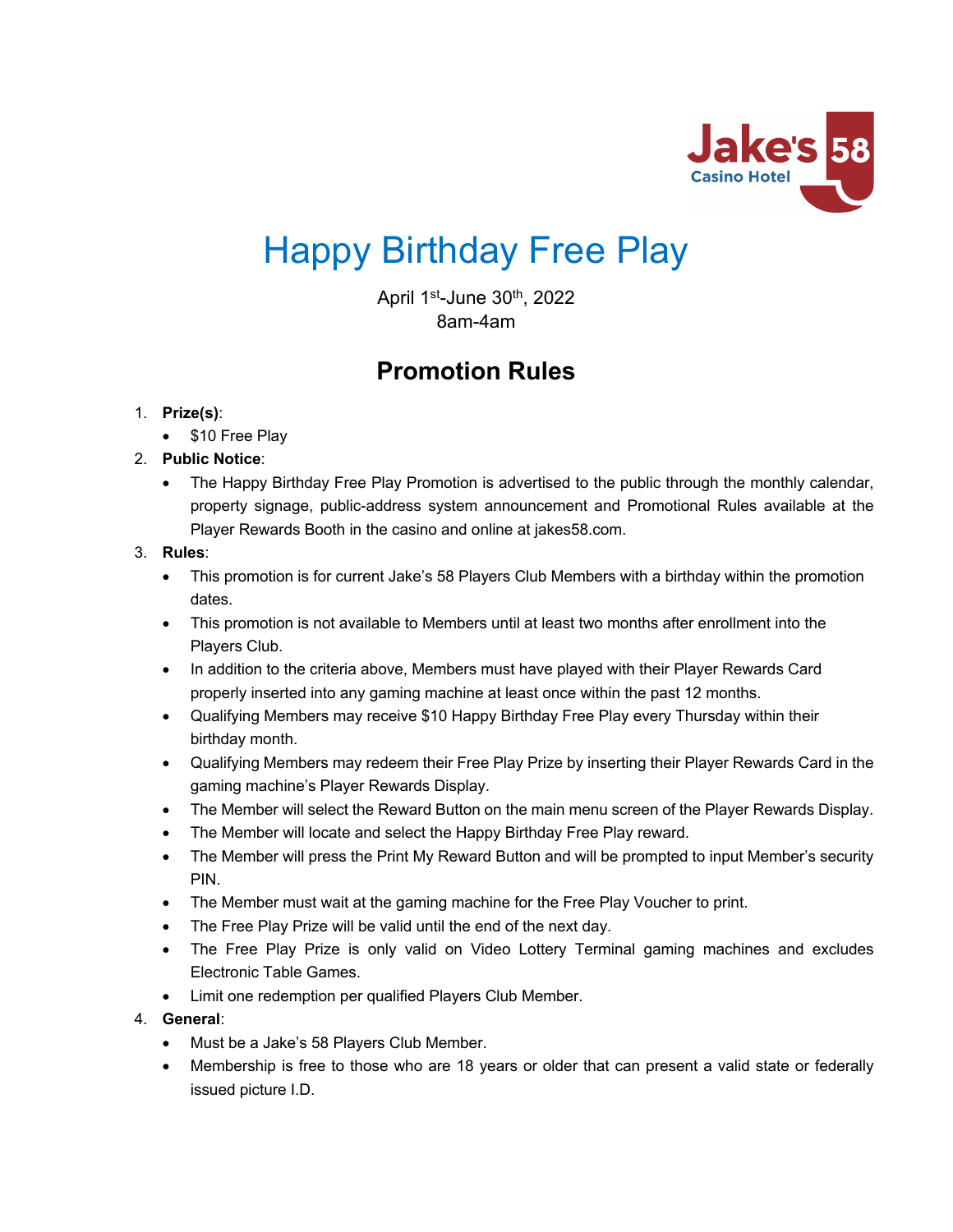- Valid government-issued photo identification must be presented prior to receiving offer.
- Any offers relating to this promotion are non-transferable, assignable, or redeemable for cash, unless otherwise stated.
- Only the person identified as the qualified participant in promotion will be eligible to claim any benefit of Players Club or claim any promotion award.
- A claim of benefit or claim of award by any person other than the person identified as the qualified participant in promotion will be void and the person rendered ineligible for future promotions.
- Recipients acknowledge all restrictions, expiration dates and liabilities.
- Gift or Prize winners are responsible for any United States federal, state or local taxes and/or any fees that may be imposed when accepting gift or prize.
- Upon accepting Gift or Prize, winner must present proof of their Social Security number and complete a W-9 form or similar document to comply with federal tax reporting requirements.
- Jake's 58 Casino Hotel is not responsible for typographical or printing errors, or any mechanical or technical malfunctions that may occur during a promotion.
- Promotion information can be obtained at the Player Rewards Booth and jakes58.com.
- Any person attempting to defraud or in any way tamper with the promotion mechanics and/or implementation will be declared ineligible and may be prosecuted to the full extent of the law.
- Jake's 58 Casino Hotel reserves the right to make changes in the rules of this promotion, facilitate manually, or cancel all or any part of it and not award any offer for any reason at any time without prior notice.
- Jake's 58 Casino Hotel reserves the right to delay promotion engagement due to unforeseeable issues until such time as the promotion may proceed.

#### 5. **Eligibility**:

• Based on trackable activity. The following persons or categories of persons are not eligible to participate: employees of Jake's 58 Casino Hotel and its subsidiaries and affiliates, people key licensed or employed by the New York State Gaming Commission; vendors directly associated with this contest, their subsidiaries, affiliates and agencies, and any immediate family members residing in the same household of any of the foregoing individuals. Any licensee, registrant, contractor, subcontractor, consultant, officer, or employee of a contractor, subcontractor, licensee, registrant or consultant, that is directly involved in the operation or observation of New York State video gaming or New York State video gaming drawings or the processing of New York State video gaming prize claims or payments. All federal, state and local rules and regulations apply. Void where prohibited or restricted by law. Participants are responsible to ensure that his or her Players Club card is properly inserted into the card reader. By participating in this promotion, participants agree to abide by all terms of these official rules.

#### 6. **Limit of Participation**:

• By participating in promotion, participants agree to abide by all terms of these official rules. Jake's 58 Casino Hotel, their respective affiliates, subsidiaries, parent corporations, and their respective officers, directors, shareholders, employees and agents are not responsible for any late, lost, incorrect, misdirected or inaccurate entry information; human error; technical malfunctions; failures, omission, interruption, deletion or defect of any telephone network, computer on-line system, computer equipment, servers, providers, software or satellite transmission, including any injury or damage to participant or any other person relating to or resulting from participation in this promotion.